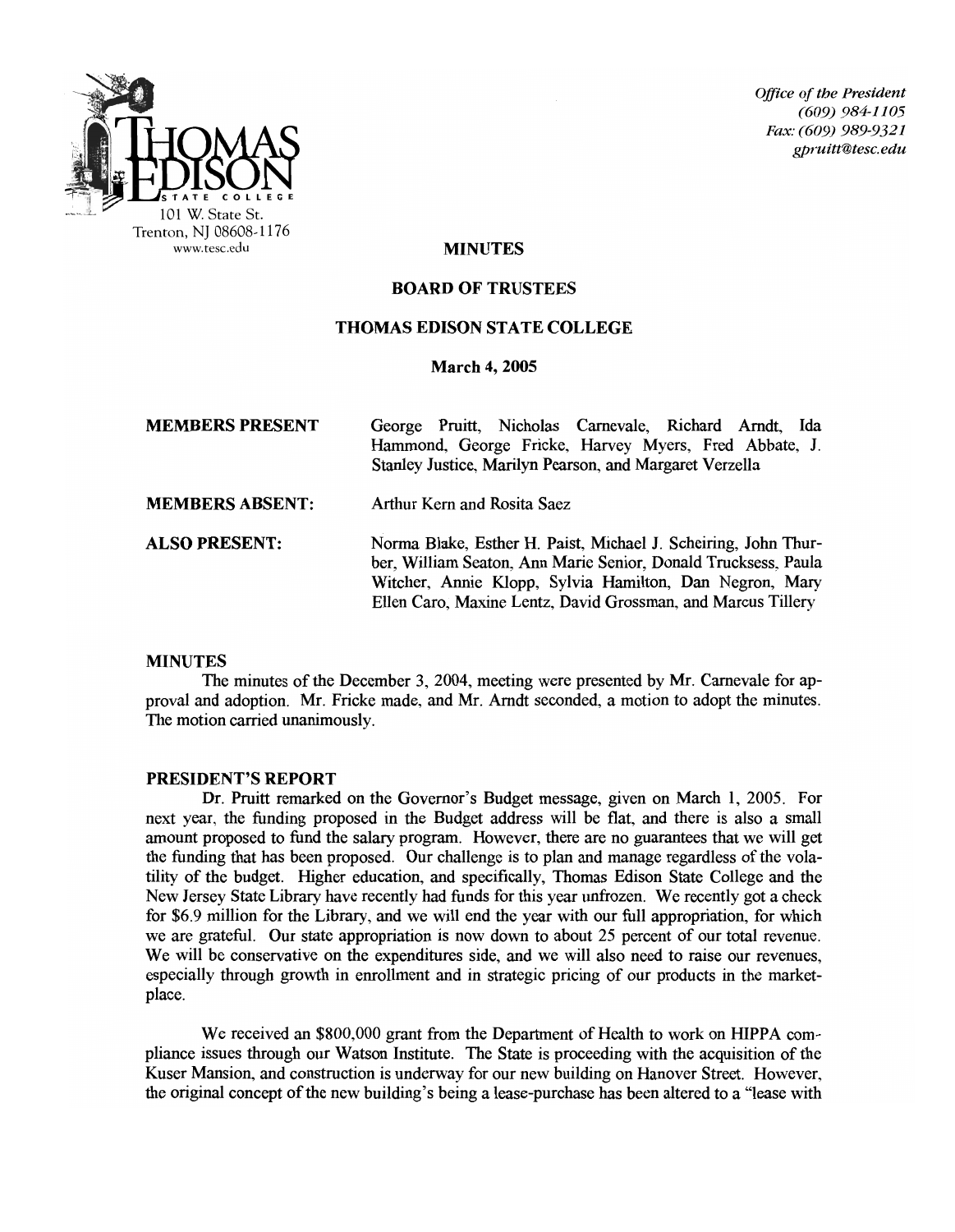an option to buy." This will require that we renew our efforts for the State to acquire the property.

We are now preparing for our next Five-Year Plan, which will be transformational and outward looking. Dr. Pruitt made a presentation and described the charge to the College relative to the plan. The final plan, which will be much more aggressive than the last one, will be presented to the Board of Trustees at the September meeting, or perhaps a bit later. We have also filled the new position of Vice President for Planning, Quality Assurance, and Institutional Research with Penny Brouwer.

Dr. Pruitt introduced Sylvia Hamilton and her Corporate Choice team, which includes, among others, three of our newly hired deans: Marcus Tillery, David Grossman, and Mary Ellen Caro. Ms. Hamilton made a presentation on the new program to enthusiastic response. It was pointed out that the relationship we have with Tyco is a shining example of the way Board of Trustees members and Foundation Board members have been able to help the College gain entry to corporations to present the Corporate Choice program.

### **REPORT OF THE ADMINISTRATION AND FINANCE COMMITTEE**

Mr. Fricke reported that the committee had considered the financial results for the past six months. Although our enrollment numbers are running ahead of last year, we are still not meeting the budget targets. However, we are in good shape financially. The committee also considered the proposed bid waivers, the customized pricing contracts resolution, the change in tuition for non-matriculated students, and the new investment strategies. All were recommended for consideration by the full Board.

#### **CONSIDERATION OF BID WAIVERS**

Mr. Fricke discussed and reviewed each bid waiver and presented the following resolution.

| <b>WHEREAS:</b> | The "State College Contracts Law," Chapter 64 of Title<br>18A of the New Jersey Statutes requires that any pur-<br>chase exceeding \$19,500 must be publicly advertised for<br>sealed bids in the local newspapers; and              |
|-----------------|--------------------------------------------------------------------------------------------------------------------------------------------------------------------------------------------------------------------------------------|
| <b>WHEREAS:</b> | Section 5a of the additional article to Chapter 64 Title<br>18A of the New Jersey Statutes states that the College<br>may waive the bidding procedures by resolution of the<br>Board of Trustees of the College; and                 |
| WHEREAS:        | The purchasing policies of Thomas Edison State College<br>approved by the Board of Trustees on October 10, 1986,<br>provide for the granting of categorical prior approval and<br>post reporting to the Board of such purchases; and |
| <b>WHEREAS:</b> | Background information on each bid waiver will always<br>be provided in one attached document entitled "Bid<br>Waiver Request"; and                                                                                                  |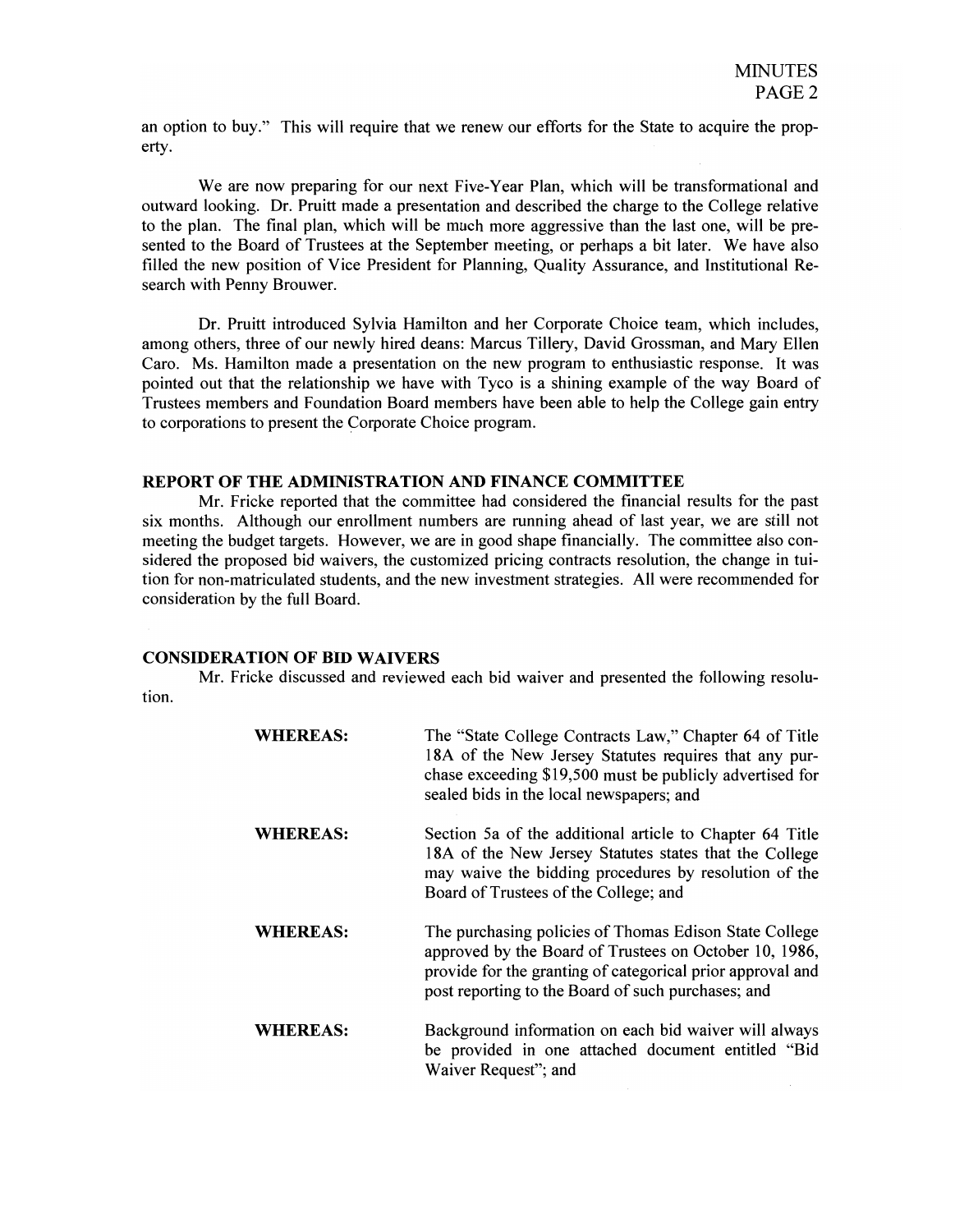WHEREAS: The College is requesting bid waivers to do the following:

- use the services of mentors and courseconstruction consultants for the College's Distance and Independent Adult Learning and Graduate Studies programs at a cost that may exceed the bid threshold of \$19,500;
- publish a College Catalog for the period of 2005-2006 at a cost that is approximately \$21,000 for 10,000 pieces;
- publish a Registration Bulletin for 2005-2006 at a cost that is approximately \$40,300 for 30,000 pieces;
- publish an Undergraduate Prospectus for 2005-2006 at a cost that is approximately \$62,000 for 50,000 pieces;
- use the services of professional consultants to assist the Department of Health and Senior Services (DHSS) in implementing regulations, electronic standards, and enhancement of automated systems to support compliance with privacy and security regulations under the federal Health Insurance Portability and Accountability Act of 1996 (HIPAA) at a projected cost of approximately \$825,000;
- provide Trustee training to between 100 and 150 New Jersey public library trustees at an approximate cost of \$35,000;
- engage vendors to assist the New Jersey State Library in the redesign and deployment of a consolidated Hub Internet infrastructure at an estimated cost of approximately \$300,000; and
- purchase a server and software to support commercial and high-end databases under the State Library's Knowledge Initiative at an approximate cost of  $$100,000$

in accordance with the explanation and description of each project as set out in the attached "Bid Waiver Request"; now, therefore be it

**RESOLVED:** That the Board of Trustees does hereby authorize bid waivers for the College and its affiliate, the New Jersey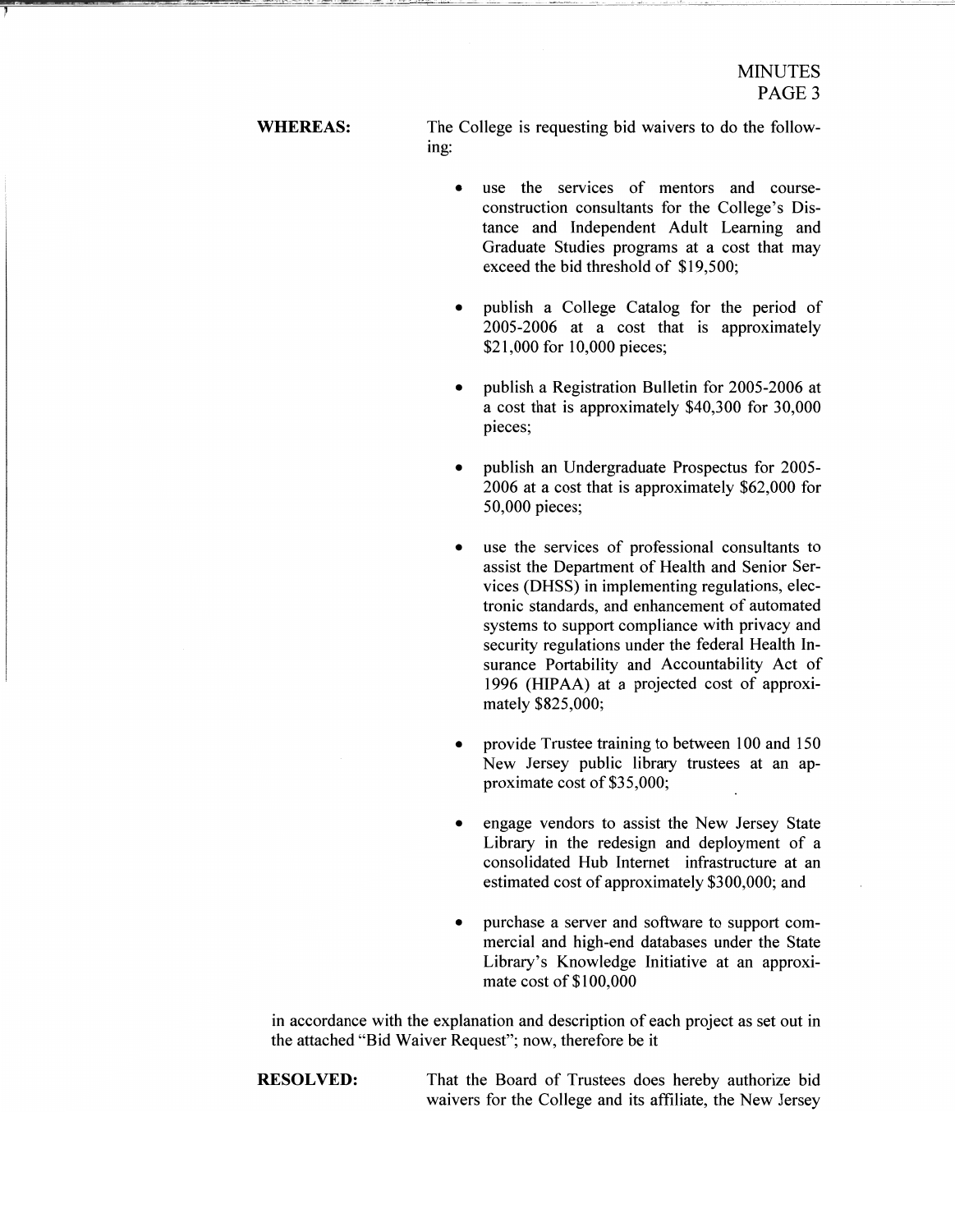State Library, to do the following: use the service of mentors and course-construction consultants for the College's Distance and Independent Adult Learning and Graduate Studies programs at a cost that may exceed the bid threshold of \$19,500; publish a College Catalog for the period of 2005-2006 at a cost that is approximately \$21,000 for 10,000 pieces; publish a Registration Bulletin for 2005-2006 at a cost that is approximately \$40,300 for 30,000 pieces; publish an Undergraduate Prospectus for 2005-2006 at a cost that is approximately \$62,000 for 50,000 pieces; use the services of professional consultants to assist the Department of Health and Senior Services (DHSS) in implementing regulations, electronic standards, and enhancement of automated systems to support compliance with privacy and security regulations under the federal Health Insurance Portability and Accountability Act of 1996 (HIPAA) at a projected cost of approximately \$825,000; provide Trustee training to between 100 and 150 New Jersey public library trustees at an approximate cost of  $$35,000$ ; engage vendors to assist the New Jersey State Library in the redesign and deployment of a consolidated Hub Internet infrastructure at an estimated cost of approximately \$300,000; and purchase a server and software to support commercial and high-end databases under the State Library's Knowledge Initiative at an approximate cost of \$100,000.

Mr. Fricke made, and Ms. Hammond seconded, a motion to adopt the resolution. The motion carried unanimously.

# PROPOSED LIBRARY REGULATIONS

The Board of Trustees has the authority to approve any changes in New Jersey Library Regulations, which are currently up for renewal. The regulations control such issues as per capita aid for libraries, municipal support for libraries, etc. Some of the changes may be controversial, and they are currently "out" for public comment. Ms. Blake, Mr. Scheiring, et aI, will collect the comments up until May 6, 2005, when the comment period ends. After all comments are received and responded to by Ms. Blake, they will be reviewed by the Board's Administration and Finance Committee and then presented to the full Board at the June meeting.

# CONSIDERATION OF CUSTOMIZED PRICING CONTRACTS FOR THE CORPO-RATE CHOICE PROGRAM

Mr. Fricke presented the following resolution:

| <b>WHEREAS:</b> | The College has realized increased revenues from ex-<br>pansion of its contract work from the military and corpo-<br>rations; and |
|-----------------|-----------------------------------------------------------------------------------------------------------------------------------|
| <b>WHEREAS:</b> | The College is launching the Corporate Choice Program<br>to aggressively focus on large New Jersey-based compa-                   |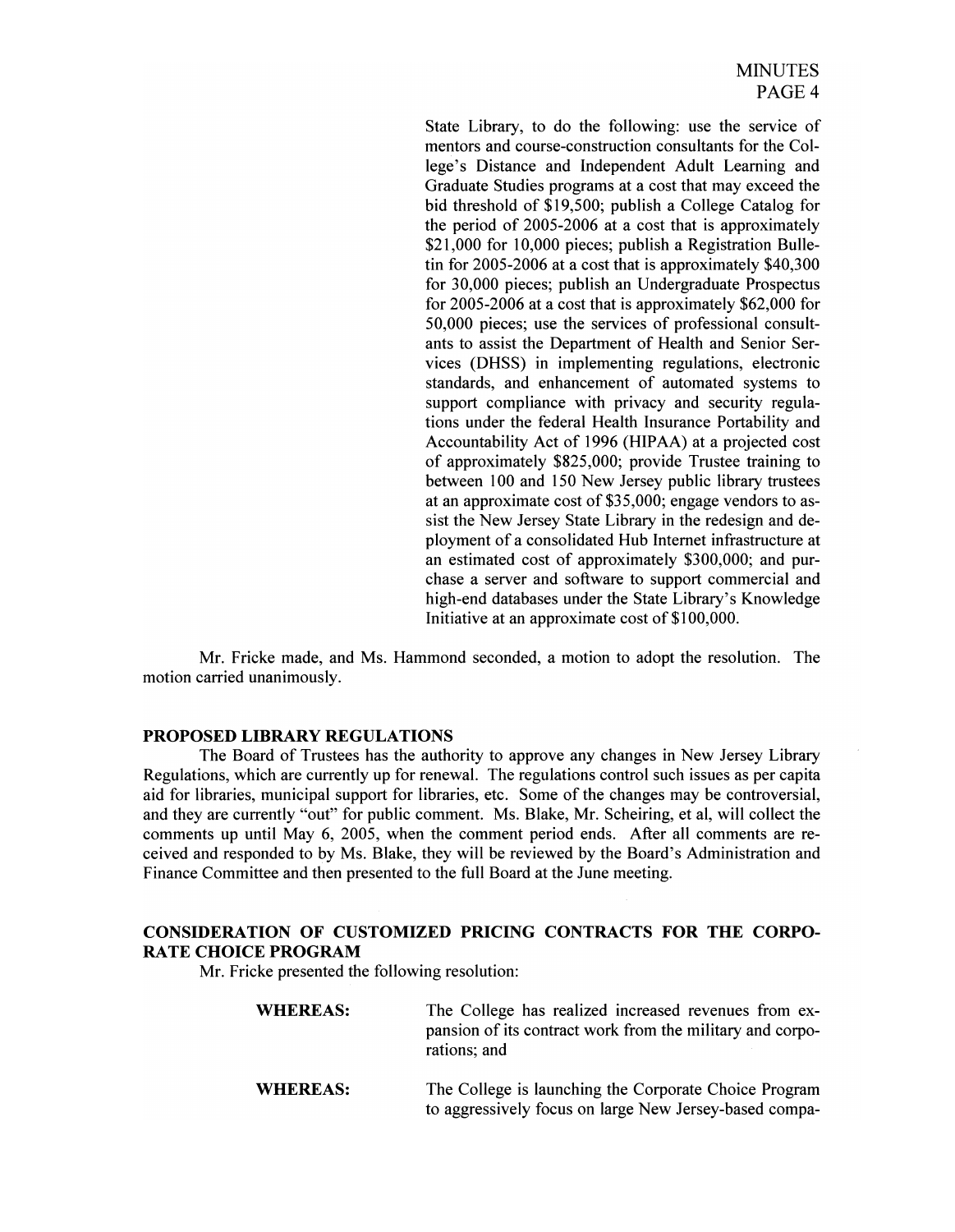nies that have corporate tuition reimbursement programs; and

- WHEREAS: The College expects to enter into contracts with New Jersey-based companies to provide both customized and existing educational services that meet the educational objectives of the company and its employees; and
- WHEREAS: The College expects that Corporate Choice contracts will result in educational products and services that will be provided at both a premium and/or a discount price based on the corporate needs and the corporate commitment for employee volume or course enrollment; now, therefore be it
- RESOLVED: That the Board of Trustees hereby support the Corporate Choice Program and approve the President to enter into these contracts and periodically post report to the Board on the contract terms.

Mr. Fricke made, and Mr. Arndt seconded, a motion to adopt the resolution. The motion carried unanimously.

# CONSIDERATION OF CHANGE IN TUITION FOR NON-MATRICULATED STU-DENTS

Mr. Fricke presented the following resolution:

| <b>WHEREAS:</b>  | The College seeks to change the per-credit-hour tuition<br>for non-matriculated students and use this same per-<br>credit-hour tuition for students enrolled in the new Cor-<br>porate Choice program; and |
|------------------|------------------------------------------------------------------------------------------------------------------------------------------------------------------------------------------------------------|
| <b>WHEREAS:</b>  | An appropriate per-credit-hour tuition for such students<br>is $$250$ ; and                                                                                                                                |
| <b>WHEREAS:</b>  | The Administration and Finance Committee of the<br>Board of Trustees has recommended the approval of the<br>proposed tuition change to be effective July 1, 2005; and                                      |
| <b>WHEREAS:</b>  | The action taken is pursuant to a recommendation by the<br>President; now, therefore, be it                                                                                                                |
| <b>RESOLVED:</b> | That the Board of Trustees of Thomas Edison State Col-<br>lege does hereby approve the proposed change in tuition<br>as recommended, effective July 1, 2005.                                               |

Mr. Fricke made, and Dr. Abbate seconded, a motion to adopt the resolution. The motion carried unanimously.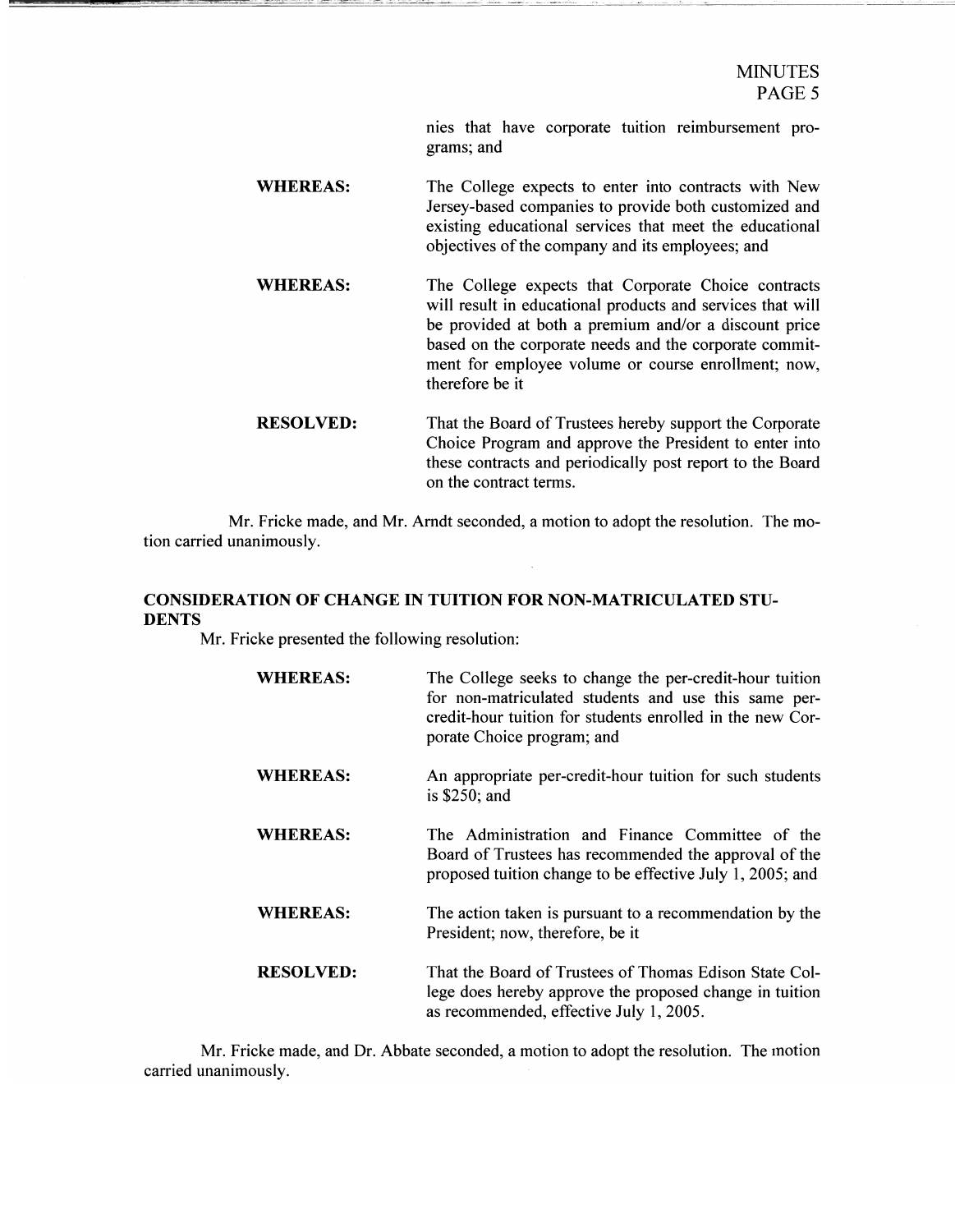### REPORT OF THE ACADEMIC AFFAIRS COMMITTEE

Dr. Abbate presented the Academic Affairs Committee report, pointing out that the items were covered as presented in the minutes of the meeting and briefly reviewing the resolutions under consideration. Mr. Seaton explained that the proposed new area of study in criminal justice will make this discipline accessible to more students and will provide the basis for our new Homeland Security certificate. The proposed Master's degree in Nursing is also a response to a clearly stated demand, and there has been no objection to our offering it from other Colleges in the state. We hope to have the degree ready for offer within the year. The proposal for an honorary degree for Mr. Thomas Seessel was made in response to Mr. Seessel's many years of service to Thomas Edison State College and to his role as the author of seminal reports on the 9/11 disaster.

# CONSIDERATION OF BACHELOR OF ARTS DEGREE WITH AREA OF CONCEN-TRATION IN CRIMINAL JUSTICE

Dr. Abbate presented the following resolution:

WHEREAS: The Board of Trustees of Thomas Edison State College has the authority and the responsibility to determine the educational curriculum and academic policies of the College; and WHEREAS: The Academic Council, at its January 28, 2005, meeting, reviewed and approved the Proposal for a Bachelor of Arts Degree with Area of Study in Criminal Justice; and WHEREAS: The President of the College recommends the proposal as presented; and WHEREAS: The Academic Affairs Committee of the Board of Trustees has reviewed and concurred with the recommendation as presented; now, therefore, be it RESOLVED: That the Board of Trustees of Thomas Edison State College does hereby accept the recommendation to approve Thomas Edison State College's offering a Bachelor of Arts Degree with Area of Study in Criminal Justice as presented and incorporated herein by reference.

Dr. Abbate made, and Ms. Pearson seconded, a motion to accept the resolution. The motion carried unanimously.

### CONSIDERATION OF MASTER OF SCIENCE IN NURSING DEGREE

Dr. Abbate presented the following resolution:

WHEREAS: The Board of Trustees of Thomas Edison State College has the authority and the responsibility to determine the educational curriculum and academic policies of the College; and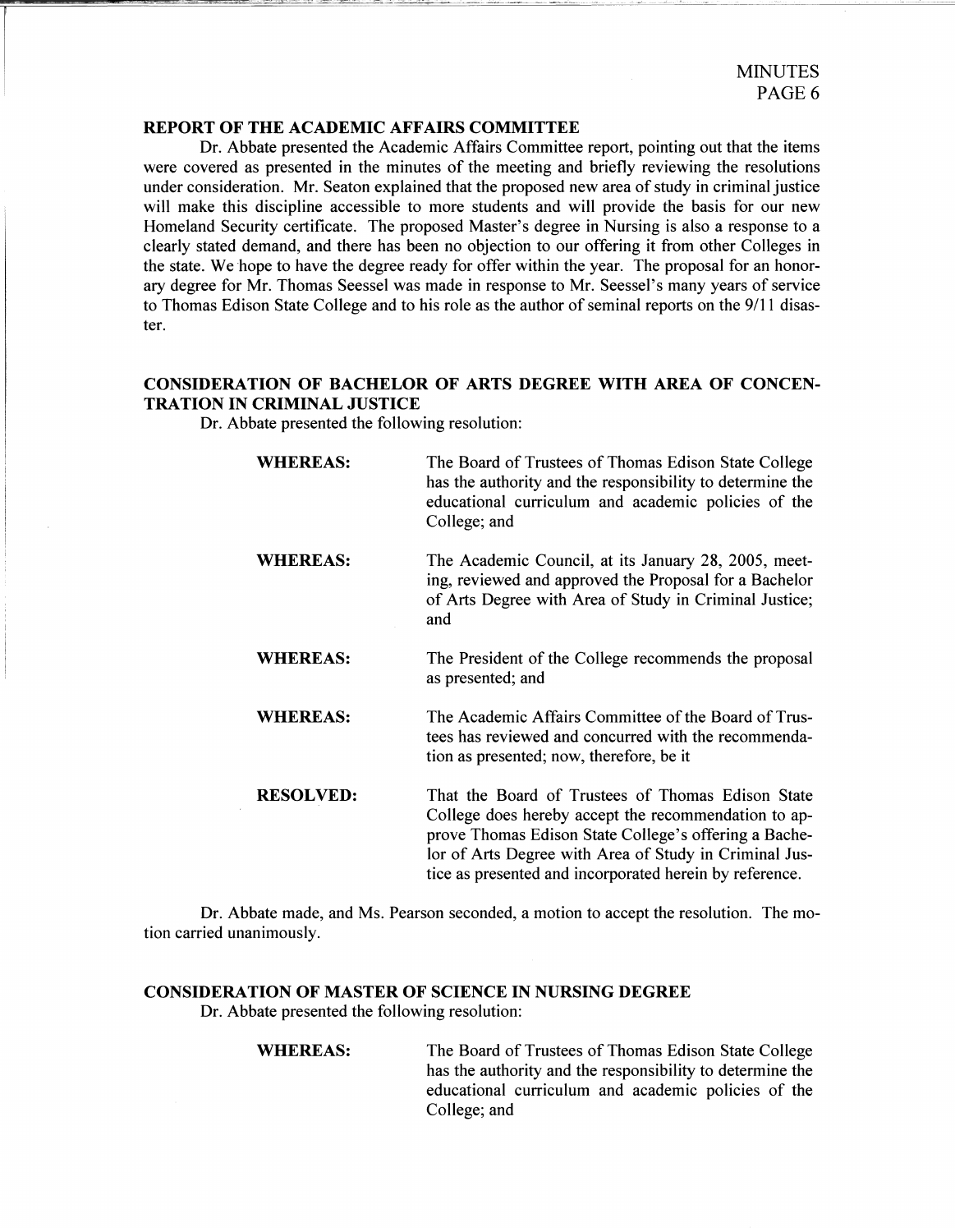| <b>WHEREAS:</b>  | The Academic Council, at its January 28, 2005, meet-<br>ing, reviewed and approved the Proposal for a Master<br>of Science in Nursing degree; and                                                                                                          |
|------------------|------------------------------------------------------------------------------------------------------------------------------------------------------------------------------------------------------------------------------------------------------------|
| <b>WHEREAS:</b>  | The President of the College recommends the proposal<br>as presented; and                                                                                                                                                                                  |
| <b>WHEREAS:</b>  | The Academic Affairs Committee of the Board of Trus-<br>tees has reviewed and concurred with the recommenda-<br>tion as presented; now, therefore, be it                                                                                                   |
| <b>RESOLVED:</b> | That the Board of Trustees of Thomas Edison State<br>College does hereby accept the recommendation to ap-<br>prove Thomas Edison State College's offering a Master<br>of Science in Nursing degree as presented and incorpo-<br>rated herein by reference. |

Dr. Abbate made, and Mr. Arndt seconded, a motion to adopt the resolution. The motion carried unanimously.

# **CONSIDERATION OF HONORARY DEGREE RECIPIENT**

Dr. Abbate presented the following resolution:

| <b>WHEREAS:</b>  | Thomas Seessel has distinguished himself in executive<br>positions in nonprofit and governmental organizations<br>dealing with housing, community development, and en-<br>vironmental concerns since 1964; and                                                |
|------------------|---------------------------------------------------------------------------------------------------------------------------------------------------------------------------------------------------------------------------------------------------------------|
| <b>WHEREAS:</b>  | He has held high offices in the Ford Foundation, MDRC,<br>and SEEDCO, all of which gave him the opportunity to<br>positively influence theory and practice in the area of<br>welfare-to-work and in philanthropic efforts for commu-<br>nity improvement; and |
| <b>WHEREAS:</b>  | He is the distinguished author of seminal studies of the<br>philanthropic response in the post-9/11 era; and                                                                                                                                                  |
| <b>WHEREAS:</b>  | He has served with distinction and dedication as a mem-<br>ber of the Board of Trustees of Thomas Edison State<br>College from 1979 until 1991, and as Chairperson of the<br>Board from 1987 until 1989; and                                                  |
| <b>WHEREAS:</b>  | He has served with distinction and dedication as a mem-<br>ber of the Thomas Edison State College Foundation<br>Board of Directors from 1989 until 2005; now, therefore,<br>be it                                                                             |
| <b>RESOLVED:</b> | That the Board of Trustees of Thomas Edison State Col-<br>lege, upon the recommendation of the President and the                                                                                                                                              |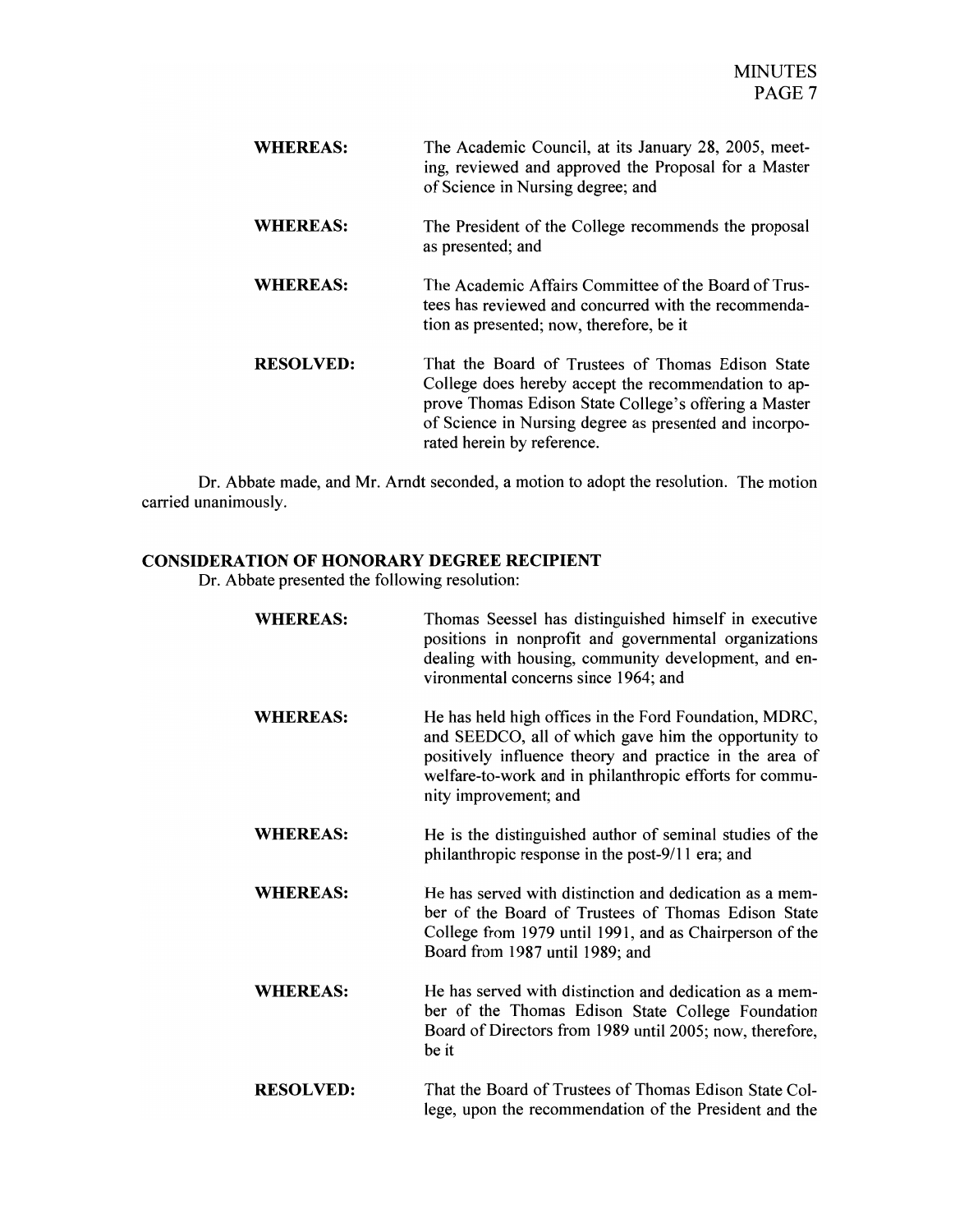concurrence of the Academic Affairs Committee, does hereby award Mr. Thomas Seessel the degree of Doctor of Humane Letters, *honoris causa;* and be it further

**RESOLVED:** That said degree be conferred upon him at the College's Commencement Ceremony, to be held on October 8, 2005.

Dr. Abbate made, and Mr. Myers seconded, a motion to adopt the resolution. The motion carried unanimously.

### CONSIDERATION OF CANDIDATES FOR DEGREE

Mr. Seaton pointed out that there are 482 candidates for consideration at this meeting. The candidates for the associate's, baccalaureate, and master's degrees as of March 4, 2005, are as follows: 25 candidates for Associate in Applied Science; 16 candidates for Associate in Arts; 5 candidates for Associate in Science in Applied Science and Technology; 5 candidates for Associate in Science in Management; 2 candidates for Associate in Science in Public and Social Services; 246 candidates for Bachelor of Arts; 87 candidates for Bachelor of Science in Applied Science and Technology; 49 candidates for Bachelor of Science in Business Administration; 4 candidates for Bachelor of Science in Health Sciences; 13 candidates for Bachelor of Science in Human Services; 10 candidates for Bachelor of Science in Nursing; 1 candidate for Master of Arts in Professional Studies; and 19 candidates for Master of Science in Management.

Mr. Seaton presented the following resolution:

The Board of Trustees of Thomas Edison State College does hereby approve the awarding of the appropriate degrees to those March 4, 2005, candidates indicated on the lists provided and incorporated herein by reference.

The action herein taken is pursuant to a certification by the President that the aforementioned candidates have satisfied all relevant degree requirements as recommended by the Academic Council and as established by the Board of Trustees.

Ms. Hammond made, and Mr. Myers seconded, a motion to adopt the resolution. The motion carried unanimously.

### CONSIDERATION OF CONTRACT RENEWALS

Dr. Pruitt presented the following resolution for contract renewals:

The Board of Trustees of Thomas Edison State College does hereby approve the contract recommendations as indicated on the lists provided and incorporated herein by reference.

The action taken herein is pursuant to an evaluation of each employee's work performance and the recommendation of the President.